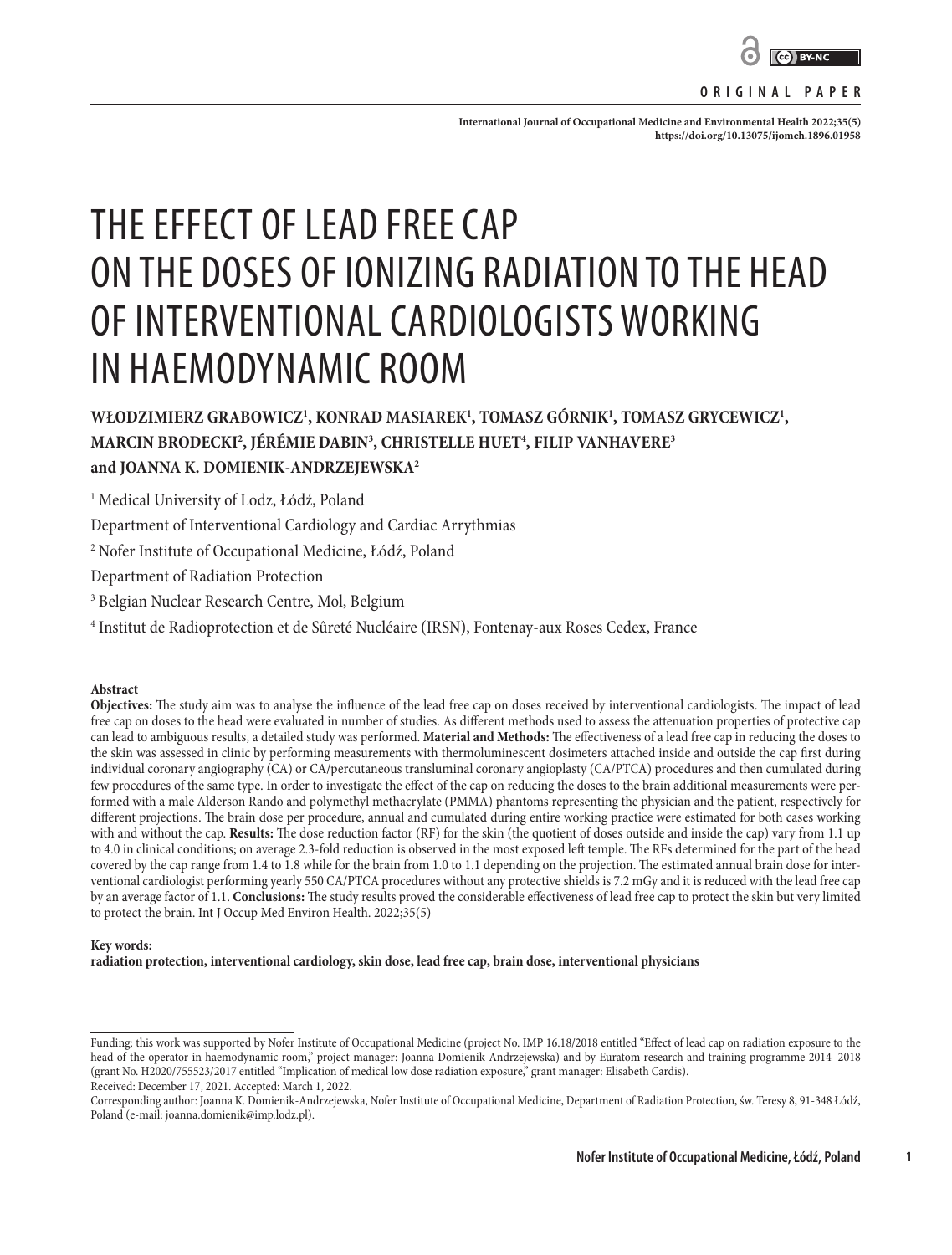## **INTRODUCTION**

Epidemiological studies of the association between high doses of ionizing radiation and central nervous system tumors (NST) give rather consistent results. The significant dose-related excess risk of NST was confirmed in the previous and the most recent studies of atomic bomb survivors [1,2] and persons who received radiation treatment to the scalp during childhood [3–6]. Moreover, the effect of modification of the association of ionizing radiation and nervous system cancers by sex, age at exposure and the time since first exposure was examined. Generally, the excess risk decreased with increasing age at examination.

Regarding the low and moderate doses characteristic for medical and occupational exposure, it is not clear whether the ionizing radiation is a risk factor for NST or not, mainly due to the low number of the study cases. In the early papers by Preston-Martin et al. [7,8], a possible increase in the risk of meningioma was found in people exposed to dental X-rays. In other papers the association was found for males exposed to dental X-rays but not for women [9]. Recent epidemiological results on the potential risk from CT-scans in childhood or adolescence suggest an increase of brain tumors risk [10], however, its interpretation is questioned due to the lack of information about the reasons for examination (like suspicion of cancer).

In the case of studies conducted among occupationally exposed nuclear workers or radiologic technologists no significant association between brain tumors and ionizing radiation was found [11–13]. In one study of the effect of radiation on brain tumors from both medical diagnostic and occupational exposure, no association was found between meningioma and ionizing radiation [14] while in the other ones the association was found only for a specific type of tumors like neurinoma but not for glioma or meningioma [15]. In the most recent paper [16], 2-fold increase of risk of brain cancer mortality among radiologic technologists working with fluoroscopy-guided interventional procedures was reported. The authors, how-

ever, concluded that the result may be due to chance or unmeasured confounding by non-radiation risk factors. The brain and neck tumors have been a topic of concern for the community of occupationally exposed interventional cardiologists (ICs) and radiologists (IRs) due to the recent publications reporting the cases of brain and neck cancer among this group [17]. In total, 31 cases were reported in the literature. The mean age of interventional physicians at diagnosis was about 55 years. Glioblastoma multiform was the most common tumor type, detected in 55% of cases, and it was located on the left side of the brain in 85% of cases. It is still not clear whether these malignancies are radiation-induced due to chronical occupational exposure to low doses, or it is a chance occurrence. The association between these tumors and X-ray radiation is explainable by disproportionately higher occurrences of tumors on the left side of the brain, the part of the head known to be the most irradiated one (the X-ray tube and irradiated area are usually on the left side of physician). The epidemiological study that could answer the above question is difficult to perform mainly because:

- the cancer incidence is expected to be low mainly because the brain is the organ of the lowest radiation sensitivity and the doses are relatively small compared to those used in radiotherapy, and
- if one wants to assess also the lifetime cancer risk, the accurate retrospective evaluation of exposure levels should be done, but this is difficult.

There are also evidences, although still controversial, showing that the low and moderate exposure levels may be associated with elevated risk of non-cancer effects such as cerebrovascular diseases. The International Commission on Radiation Protection, based on the most recent scientific study results, has classified, in Publication 118 [18], the circulatory diseases (among which are cerebrovascular diseases that include stroke, carotid stenosis etc.) as a tissue reaction effect with roughly estimated threshold dose of 0.5 Gy.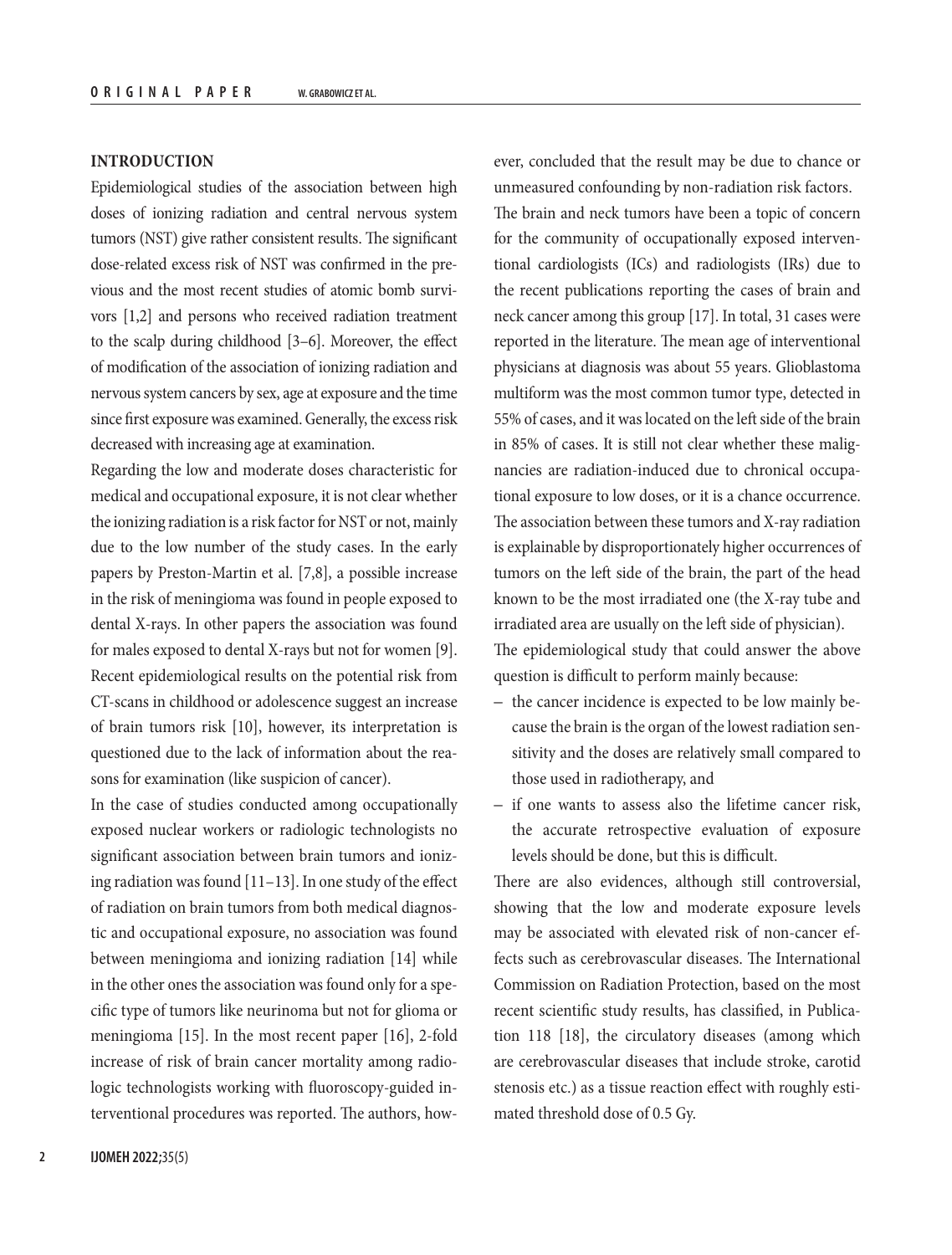In the meantime, an effort should be undertaken to enhance the awareness of physicians concerning the need for optimisation of working technique including the use of dedicated protective means. The latter, in addition to good protective performance, should ensure comfort at work and good ergonomic characteristics to minimise the likelihood of orthopaedic complications [19]. A ceiling-suspended protective screen is the most common radiation protective device that protects the upper parts of physician's body. Its effectiveness in reduction of the eye lens doses and the brain has been also analysed and proven in Monte Carlo simulations and clinical measurements (with respect to eye lens) [20–22]. Lead caps or lead free caps are one of the most recent innovation for protection of the head. They can differ in terms of shape, weight and lead equivalence. Few papers present the results on protective capabilities of lead or lead free caps but their conclusions, due to different methodologies used, are inconsistent [22–27]. Some of them, except one which reports no effect [25], demonstrate its advantage over the ceiling-suspended protective screen, but authors anticipate the effect of lead cap on the head or brain based on the measurements performed on the skin [23–25]. The remaining papers, relying on simulations or measurements performed inside phantom head give consistent conclusions and show rather minimal influence of the lead cap on the doses to the head [22,26,27].

The aim of this study is to provide a deeper insight into the influence of the lead free cap on the dose to the skin, the head and the brain of interventional cardiologists by carrying out measurements in both the clinic during real procedures and laboratory in exposure conditions that mimic the real practice. The latter measurements also allowed to quantify the influence of different projections on the above dose values. Moreover, a rough estimates of an absolute brain dose per procedure, per annum and cumulated during whole career have been given in the paper.

## **MATERIAL AND METHODS**

#### **Clinical measurements**

The measurements were performed in 2 dedicated cardiology centres. Three out of 4 cardiologists participating in the study worked in the first center in the same catheterisation lab (thus used similar working technique) while the remaining one worked in the second center. Moreover, in both centers the ceiling suspended lead screen and the table curtain were used routinely. The measurements were performed in 2 phases.

In the first, preliminary one, the measurements were performed per single coronary angiography (CA) and/or CA/percutaneous transluminal coronary angioplasty (CA/PTCA) procedure; only operators from the first center participated in this phase. In total, 30 procedures were performed with the lead free cap with an equivalent of 0.25 mmPb. Six high-sensitivity thermoluminescent dosimeters (TLDs type MCP-N manufactured by Radcard, Poland) were attached at various locations outside the cap: 3 of them on the forehead on the level of eye brows (2 near the left and right temple and 1 in the middle of the forehead), 1 on the top of the head, 1 on the back of the head near the neck and the last at equal distance from the dosimeter at the back and the dosimeter on the top of the head. Three extra TLDs were attached at the corresponding locations on the forehead inside the cap. The measurement protocol included information on the protective measures used, values of dose-area product (DAP), air kerma at the reference point  $(K_a, r)$  and fluoroscopy time (FT) as well as the patient characteristics.

In the second phase the doses were cumulated over about 20 procedures, on average, during one measurement, before the dosimeters were read out. This allowed to avoid the problem of bias due to a lower detection limit (LDL) with TLDs when individual CA/PTCA procedures were relatively short. Two physicians, one from each center, were involved in this phase with >70% pro-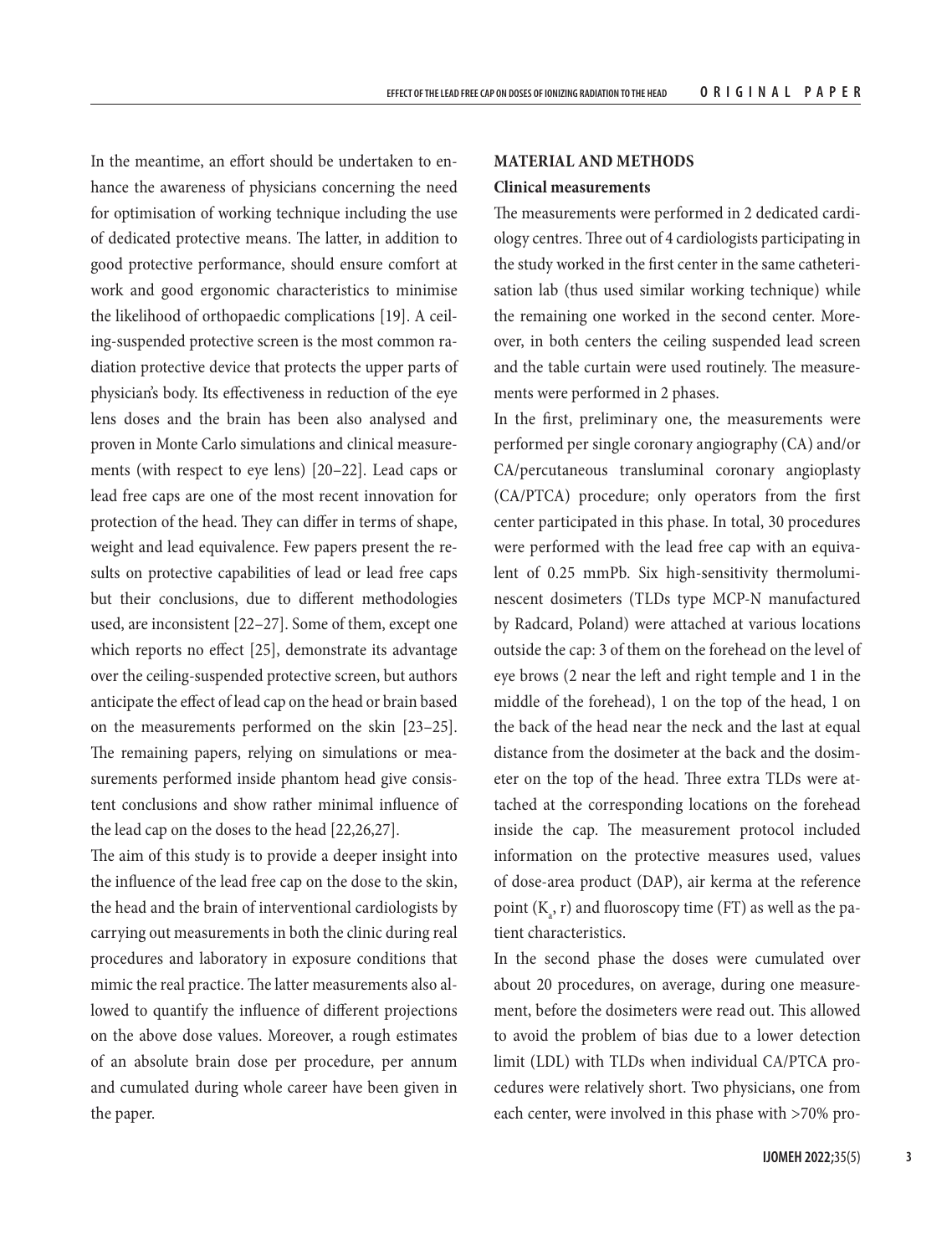

The second set of TLDs was placed inside the cap in the corresponding positions.

**Figure 1.** The position of dosimeters outside the lead free cap used in the second phase of the measurements



**Figure 2.** The geometry of the measuring system in the laboratory

cedures being performed by the physician working in the second center. In total, 14 measurements were performed including doses from 291 procedures. Moreover, only 3 dosimeters outside and inside the lead free cap were attached in the regions of the highest exposure as determined during the first phase: on the left temple, on the left eyebrow and on the forehead between the eyes (Figure 1).

The effectiveness of lead free cap to reduce the doses in various regions on the skin was evaluated from the comparison between the doses measured outside the cap and the corresponding doses measured inside it. The calibration of TLDs was performed in terms of Hp (0.07) quantity on the head phantom employing ISO N-80 reference spectrum [28]. The overall measurement uncertainty is 25% and it is mainly due to energy dependence of TLDs.

The LDL determined with the formula:

$$
LDL = 3 \times \sigma \tag{1}
$$

where:

 $\sigma$  – the standard deviation from the readings of background dosimeters, equal to 10 mSv.

Measurement points were excluded from the analysis if in the same location both doses inside and outside the cap were equal or below this limit. In the case when, for a given measurement, one of the doses was below LDL it was replaced with its value.

#### **Laboratory measurements**

In order to address the issue of protection to the head and brain provided by the lead free cap additional measurements were performed in the Secondary Standard Laboratory of the Nofer Institute of Occupational Medicine (NIOM). A Philips BV C-arm unit, a Alderson Rando phantom representing the physician and PMMA (polymethyl methacrylate) phantoms representing the patient were used to simulate the typical geometry and exposure conditions (Figure 2). Unlike the clinical conditions the ceiling suspended lead shield was not used in the NIOM laboratory. Four, typically used, projections (PA and LAO 30 [the most frequent ones], LAO 90 [providing the highest exposure to the operator] and RAO 30), were selected to analyse the influence of various exposure geometries on the effectiveness of the lead free cap. The Alderson Rando phantom was set in the distance representative for the position of the physician inserting the catheter into the radial artery (60 cm measured along the treatment table from the X-ray tube to the sagittal plane of the phantom and 45 cm from the mid of the table to the front surface of the phantom). Every time the following exposure parameters were used: 90 kV, 2.9 mA and  $DAP = 3000 \mu Gy \times m^2$ . The value of the DAP was se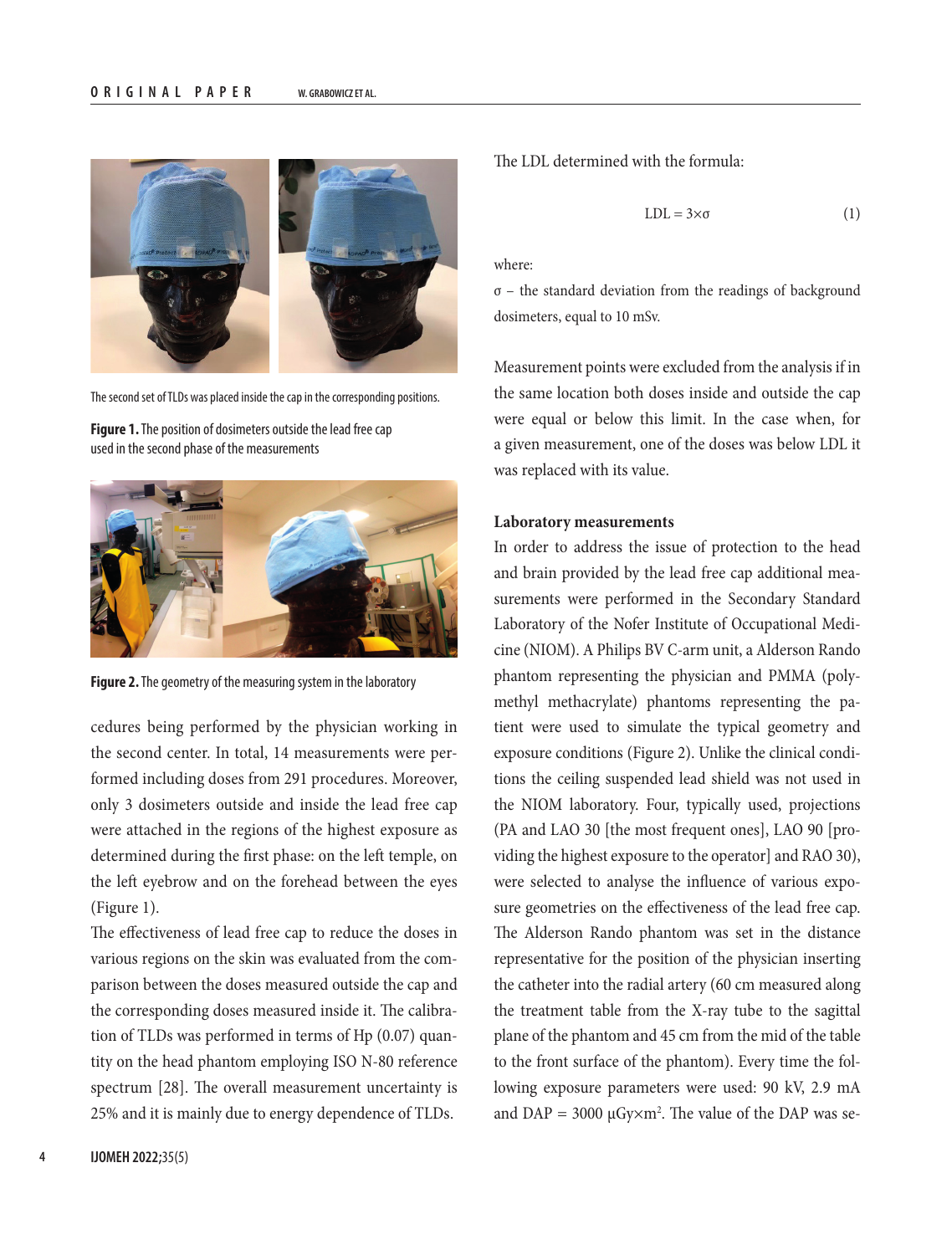lected based on the results of clinical measurements in the first and the second phase.

The head of the Alderson Rando phantom was filled with 138 TLD pellets and single exposures were performed with and without the lead free cap for each selected projection (for a given projection one measurement was performed first with the cap and then without) so the absorbed dose in the brain could be assessed. The dosimeters placed in the head of the phantom were calibrated in air kerma  $(K_a)$ quantity which for the radiation fields used in interventional radiology is of the similar value; the same as for the skin dose measurements ISO N-80 energy spectrum was used.

As the lead free cap is covering only the upper part of the head the dosimeters in remaining regions were used to evaluate the repeatability of measurements. For the purpose of comparison with the results of clinical measurements, extra dosimeters were placed on the lead free cap, inside and outside it, in 2 positions corresponding to the ones used during procedures performed in the catheter lab with interventional cardiologists (1 near the left temple and 1 in the middle of the forehead).

The dose reduction factor (RF) of the lead free cap for the brain and for a given projection was estimated as a quotient of the average absorbed dose from all dosimeters placed inside the brain (including cerebellum; slices 1–5) of the phantom without the lead free cap to the average absorbed dose calculated for the dosimeters from the same region when the lead free cap was on the phantom's head. The same rule was used to evaluate the RF for the head, however, in this case all dosimeters inserted into the head (slices 1–8) were taken into account.

Moreover, the measurements performed with the Alderson Rando phantom in the laboratory allowed to estimate roughly the brain dose the operator receives during a single procedure, annually (annual brain dose) and during the whole working career (life brain dose) as well as the corresponding doses when the lead free cap is used. For this purpose, the following assumptions were

made concerning the typical CA/PTCA procedure: DAP value for individual procedure equals to 3000  $\mu$ Gy $\times$ m<sup>2</sup>, 30% contribution of PA, LAO 30 and RAO 30 projections in the DAP and 10% contribution of LAO 90 and finally an annual workload and years of work in exposure during professional career of the interventional cardiologist – 550 procedures performed [29] and 25 years, respectively. The annual dose to brain when the lead free cap is used was assessed using the same assumptions and the average value of RF obtained from the phantom study.

### **Statistical analysis**

Differences between 2 types of doses (measured outside and inside the lead free cap or measured inside the head with and without the lead free cap) were assessed using Student's t-test or Mann-Whitney U test depending on the character of data distribution (normal or non-normal). A p-value < 0.05 was considered significant.

# **RESULTS**

## **Clinical measurements**

The characteristics of exposure conditions including DAP, CD, FT and DAP normalized doses measured outside the cap on the left temple and middle forehead collected during CA/ PTCA procedures are presented in Table 1. The data represent the mean values per single measurement for each exposure parameter. In the first phase of measurements, for >63% of procedures the doses measured inside or/and outside the lead free cap, were below LDL; on the right temple for 17 out of 30 procedures both doses, measured inside and outside the protection, were below LDL while on the middle forehead for 2 procedures and only inside the cap were below LDL. In the second phase, the doses were above LDL for all measurements. Figure 3 presents the mean skin doses per measurement (that is per procedure for the measurements performed in the first phase or per cumulated procedures in the second phase) calculated for various positions inside and outside the lead free cap. On the left temple and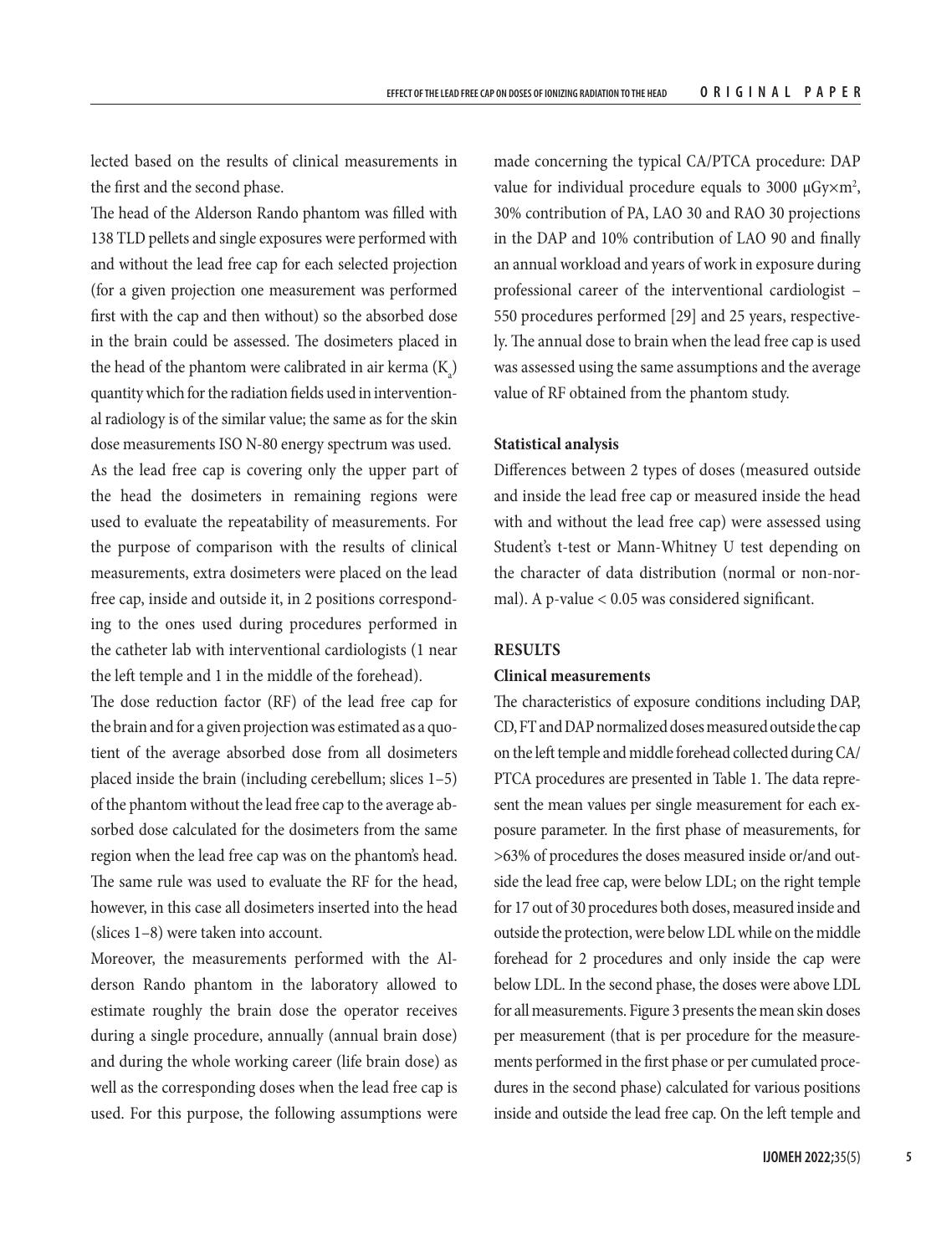|                                                 | Measurements phase      |           |                   |                     |             |                   |  |  |
|-------------------------------------------------|-------------------------|-----------|-------------------|---------------------|-------------|-------------------|--|--|
| Variable                                        | $first^*$               |           |                   | second**            |             |                   |  |  |
|                                                 | $M \pm SD$              | Me        | range             | $M \pm SD$          | Me          | range             |  |  |
| DAP [ $\mu$ Gy $\times$ m <sup>2</sup> ]        | $2193 \pm 1877$         | 1795      | 109-8817          | 27 219 + 13 191     | 25898       | 10468-51562       |  |  |
| CD [mGy]                                        | $563 + 484$             | 397       | $106 - 2176$      | $5830 + 2999$       | 6271        | 1875-11844        |  |  |
| FT[min]                                         | $4.2 + 3.3$             | 3.3       | $1.1 - 14.2$      | $110+72.9$          | 82.2        | $17.8 - 291.7$    |  |  |
| $Hp(0.07)$ [mSv]                                |                         |           |                   |                     |             |                   |  |  |
| left temple outside                             | $0.05 + 0.03$           | 0.04      | $0.02 - 0.14$     | $0.18 + 0.11$       | 0.14        | $0.05 - 0.41$     |  |  |
| middle forehead outside                         | $0.04 \pm 0.03$         | 0.04      | $0.01 - 0.14$     | $0.12 \pm 0.10$     | 0.09        | $0.03 - 0.34$     |  |  |
| Hp(0.07)/DAP [mSv/µGy $\times$ m <sup>2</sup> ] |                         |           |                   |                     |             |                   |  |  |
| left temple outside                             | 4.2E-5 $\pm$ 4.4E-5     | 2.9E-05   | $8.6E-06-2.2E-04$ | $3.3E-6+2.1E-6$     | $2.2E - 06$ | $1.5E-06-7.7E-06$ |  |  |
| middle forehead outside                         | $3.6E - 5 \pm 3.7E - 5$ | $2.1E-05$ | $6.3E-06-1.5E-04$ | $2.4E-6 \pm 2.0E-6$ | $1.5E-06$   | 7.3E-07-7.6E-06   |  |  |

**Table 1.** Exposure characteristics (DAP, CD and FT) concerning procedures performed in the first and second phase of measurements and the input doses for interventional cardiologists measured on the head outside the lead free cap in clinic (2017–2019)

CD – cumulative dose; DAP – dose-area product; FT – fluoroscopy time.

\* The measurement per procedure.

\*\* The measurement includes doses (or fluoroscopy time) from many procedures (on average 20 procedures).

in the middle of the forehead about 3 times higher doses were cumulated outside the cap during the second phase. The differences between doses measured inside and outside the cap on the forehead and temple were statistically significant for both phases. The doses measured in the parts of the head not protected by the lead insert (top, back or in the region between both) are comparable and low, close to the LDL (Figure 3a).

Table 2 shows mean values, median values and the ranges of the reduction factors. They were calculated for the given dosimeter position as the mean or median value of quotients of the dose measured outside the cap to the dose measured inside it for each procedure.

The ranges of reduction factors obtained in measurements performed during single procedures vary from 1.0 up to 3.8 while for measurements cumulated during many procedures from 1.1 up to 4.0 (Table 2). The average reduction factors across the forehead for given measurement phase range from 1.6 for the right temple up to 1.8 for the left temple for the first phase and from 2.0 up to 2.3 for the second one (the standard deviation for reduction factors

measured in a certain position on the forehead is 0.1). The average RF calculated for all measurements from both first and second phase are 1.9 and 1.8 on the left temple and in the middle of the forehead, respectively.

# **Laboratory measurements**

## Effect for the skin

Laboratory measurements show that the dose RF for the skin of the head changes depending on the projection and position of the dosimeter (Table 3). For the dosimeters placed on the left temple and in the middle of the forehead, the highest dose RF (the quotient of the dose measured on the lead free cap to the dose measured inside this cap) is observed for the left temple. Its value ranges from 6.3 up to 8.7 depending on the projection and is the highest for RAO 30 ( $RF = 8.7$ ) and lateral one (RF = 7.8) and comparable for both PA and LAO 30 (6.6 and 6.3, respectively). In the middle of the forehead the values of RF are in general lower than for the left temple and range from 1 for LAO 90 up to 4.8 for LAO 30, 3.3 for RAO 30 and 2.8 for PA.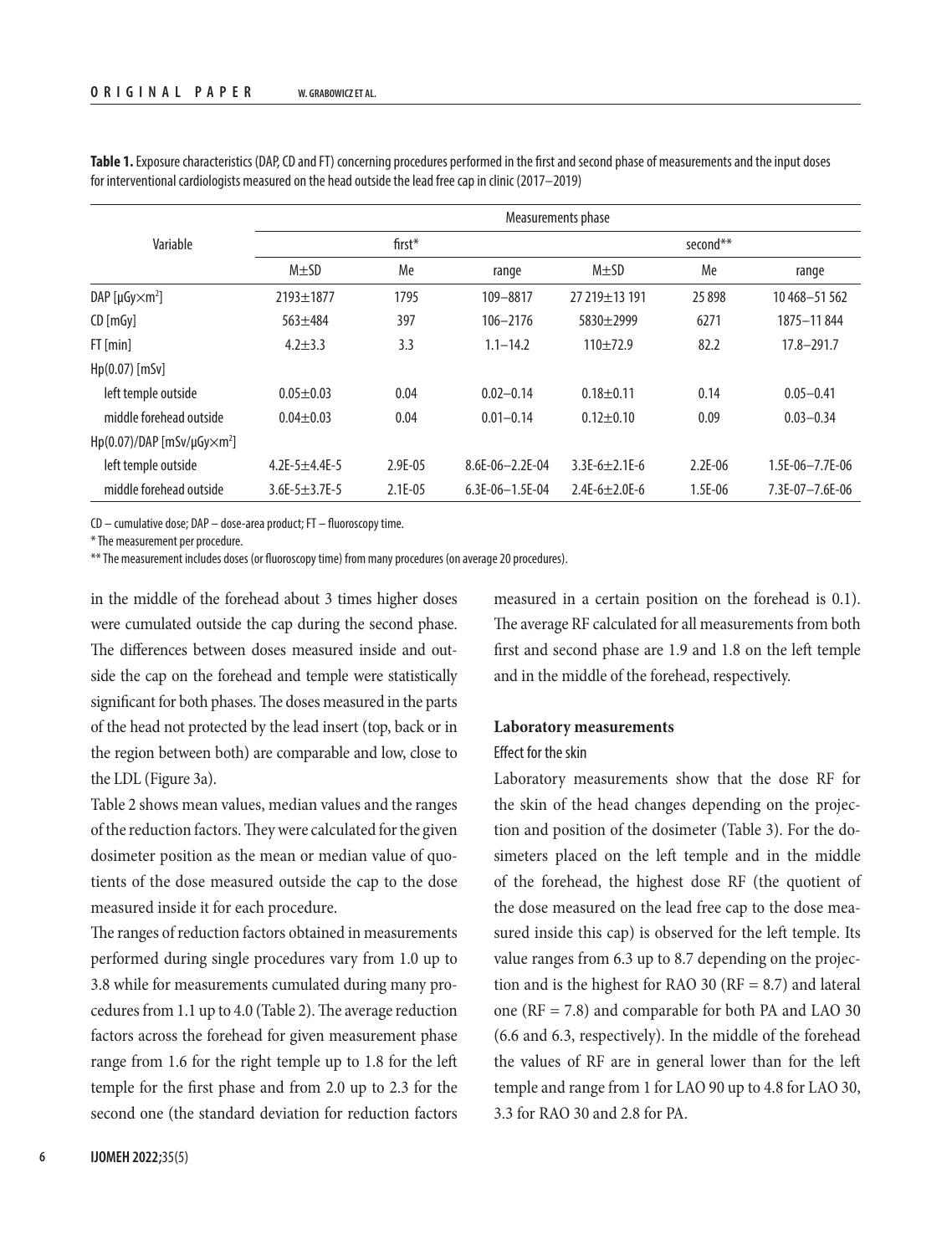## Effect for the head and the brain

Some reduction in the dose for the head was observed only in 2 consecutive slices (counting from the top of the head: slice no 1 and 2 in Alderson Rando phantom) that were wrapped by the lead free insert of the cap (Table 3). Due to the fact that for the clinical settings the incident radiation comes from the left side of the operator, only the left part of his head directly covered by the lead free insert is protected. The level of protection, when one restricts the analysis to the area of the slices covered by the lead free insert only, varies depending on the projection and is the highest for LAO 90 ( $RF = 1.8$ ) and declines with decreasing of the angle: 1.6 for LAO 30 and 1.4 for PA projection while for RAO 30 projection its value is the same as for PA. When RFs are calculated for the whole brain (the slices No. 1–5 in Alderson Rando phantom) and not only the part covered by the lead free cap, they become much lower: 1.1, 1.1, 1.0, and 1.0 for LAO 90, LAO 30, PA, and RAO 30, respectively because only small part of the brain is protected. The same concerns the head for which the following reduction factors were obtained 1.1, 1.1, 1.0, and 1.1, respectively with the averaged, over all projections, RF equal to 1.1.

# Estimation of brain dose per procedure as well as brain annual and life dose

The estimated brain dose per typical CA/PTCA procedure (total DAP about 3000  $\mu$ Gy $\times$ m<sup>2</sup>, the respective use of PA, LAO 30, RAO 30, and LAO 90: 30%, 30%, 30%, and 10%) is 13 µGy while the annual (for 550 procedures performed yearly [28]) and life brain dose (for 25 years of practice) are about 7.2 mGy and 180 mGy, respectively. It can be further assessed (taking the weighted average for the reduction factor of 1.08) that the brain cumulative dose will be reduced by about 15 mGy if the protective cap is always used by the operator during his/her whole working career.



**Figure 3.** Skin doses per measurement in various places on the head of interventional cardiologists outside and inside the non-lead cap assessed based on the results from a) the first phase and b) the second phase of clinical measurements (2017–2019)

# **DISCUSSION**

Based on the measurements performed during individual procedures (first phase) it can be observed that the mean exposure to the operators' left forehead without an additional head protection is on the similar level to the one reported in ORAMED (Optimisation of Radiation Protection for Medical Staff) survey (54 µSv in this study compared to 52 µSv in ORAMED survey [30]). The differences in determined RFs for the first and the second phase of clinical measurements might be ascribed to differences in:

– monitored procedures in particular in exposure parameters such as tube voltages used (caused by dif-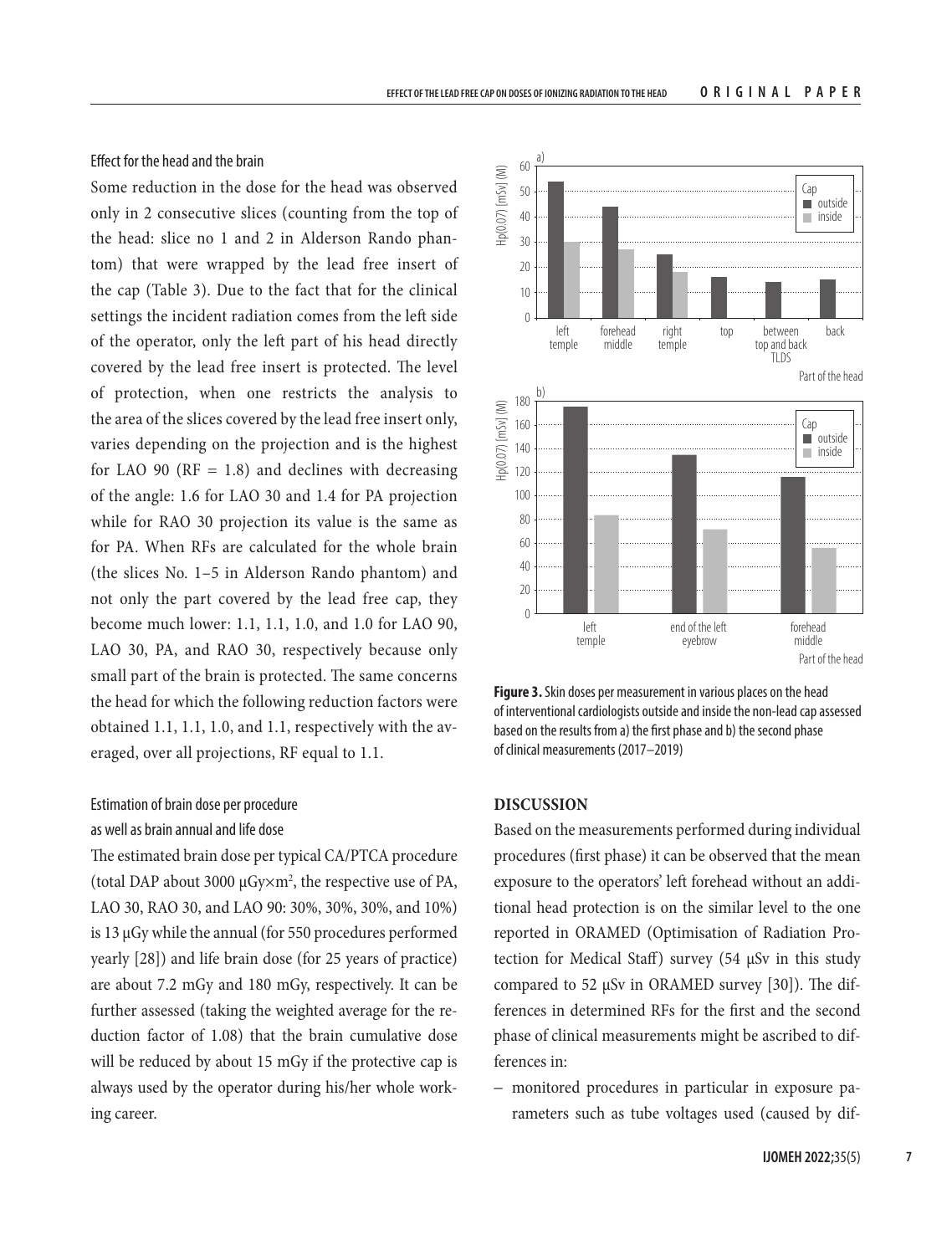|                         | Measurements phase |     |                          |          |     |             |                  |     |             |
|-------------------------|--------------------|-----|--------------------------|----------|-----|-------------|------------------|-----|-------------|
| <b>Reduction factor</b> | $first*$           |     |                          | second** |     |             | first and second |     |             |
|                         | M                  | Me  | range                    | M        | Me  | range       | M                | Me  | range       |
| Left temple             | 1.8                | 1.7 | $1.0 - 2.9$              | 2.3      | 2.5 | $1.5 - 3.3$ | 1.9              | 1.8 | $1.0 - 3.3$ |
| Right temple            | 1.6                | 1.4 | $1.1 - 3.0$              | -        |     |             |                  |     |             |
| Forehead middle         | 1.8                | 1.6 | $1.1 - 3.8$              | 2.0      | 2.0 | $1.5 - 3.0$ | 1.8              | 1.7 | $1.1 - 3.8$ |
| End of left eyebrow     |                    |     | $\overline{\phantom{0}}$ | 2.1      | 2.0 | $1.1 - 4.0$ | -                |     |             |

**Table 2.** Comparison of reduction factors calculated first from doses measured on the head of interventional cardiologists per procedure and then from doses cumulated from many procedures in clinic (2017–2019)

\* The measurement per procedure.

\*\* The measurement includes doses (or fluoroscopy time) from many procedures (on average 20 procedures).

**Table 3.** Dose reduction factors for the skin, brain and head for given projection – data from the measurements performed on the Alderson Rando phantom in laboratory (2019–2020)

|                                          |     | Dose reduction factor |        |        |  |  |  |
|------------------------------------------|-----|-----------------------|--------|--------|--|--|--|
| TLD position and anatomical region       | PA  | LA0 30                | LAO 90 | RA0 30 |  |  |  |
| Skin                                     |     |                       |        |        |  |  |  |
| in between eyes                          | 2.7 | 4.8                   | 0.9    | 3.3    |  |  |  |
| left eyebrow                             | 5.0 | 6.1                   | 4.1    | 6.7    |  |  |  |
| left temple                              | 6.6 | 6.3                   | 7.8    | 8.7    |  |  |  |
| Slice                                    |     |                       |        |        |  |  |  |
| 1-2: part of the head covered by the cap | 1.4 | 1.6                   | 1.8    | 1.4    |  |  |  |
| 1-5: brain with cerebellum               | 1.0 | 1.1                   | 1.1    | 1.0    |  |  |  |
| $1-8:$ head                              | 1.0 | 1.1                   | 1.1    | 1.1    |  |  |  |

LAO – left anterior oblique; PA – posterior anterior; RAO – right anterior oblique; TLD – thermoluminescence dosimeter.

ferent settings of AEC systems of C-arm units used in both centres, patient's BMI etc.);

– working technique (different projections used and distance from the X-ray source to physician);

or they might be by chance.

These differences are evidenced in the values of doses normalized to DAP (Hp(0.07)/DAP) outside the cover for first and second phase which are presented in table 1. Moreover, the effect of statistical bias related to LDL can not be excluded. In fact, in the second phase all dose values were above LDL (in majority of cases well above) thus the effect of LDL on the obtained reduction factors might be neglected while in the first phase it can not be – some doses were below LDL and the remaining above but still close to LDL as measurements were performed per procedure. According to the results of clinical measurements presented above the dose values measured on the skin can be reduced 2.3-fold on the left temple when the lead free cap is used by the operator. In other considered positions, the effectiveness of the lead free cap is comparable (the corresponding RFs are around 2.0 for both the "middle forehead" and "end of the left eyebrow"). The same or lower value is estimated for the right temple on the basis of the results from the first phase of measurements.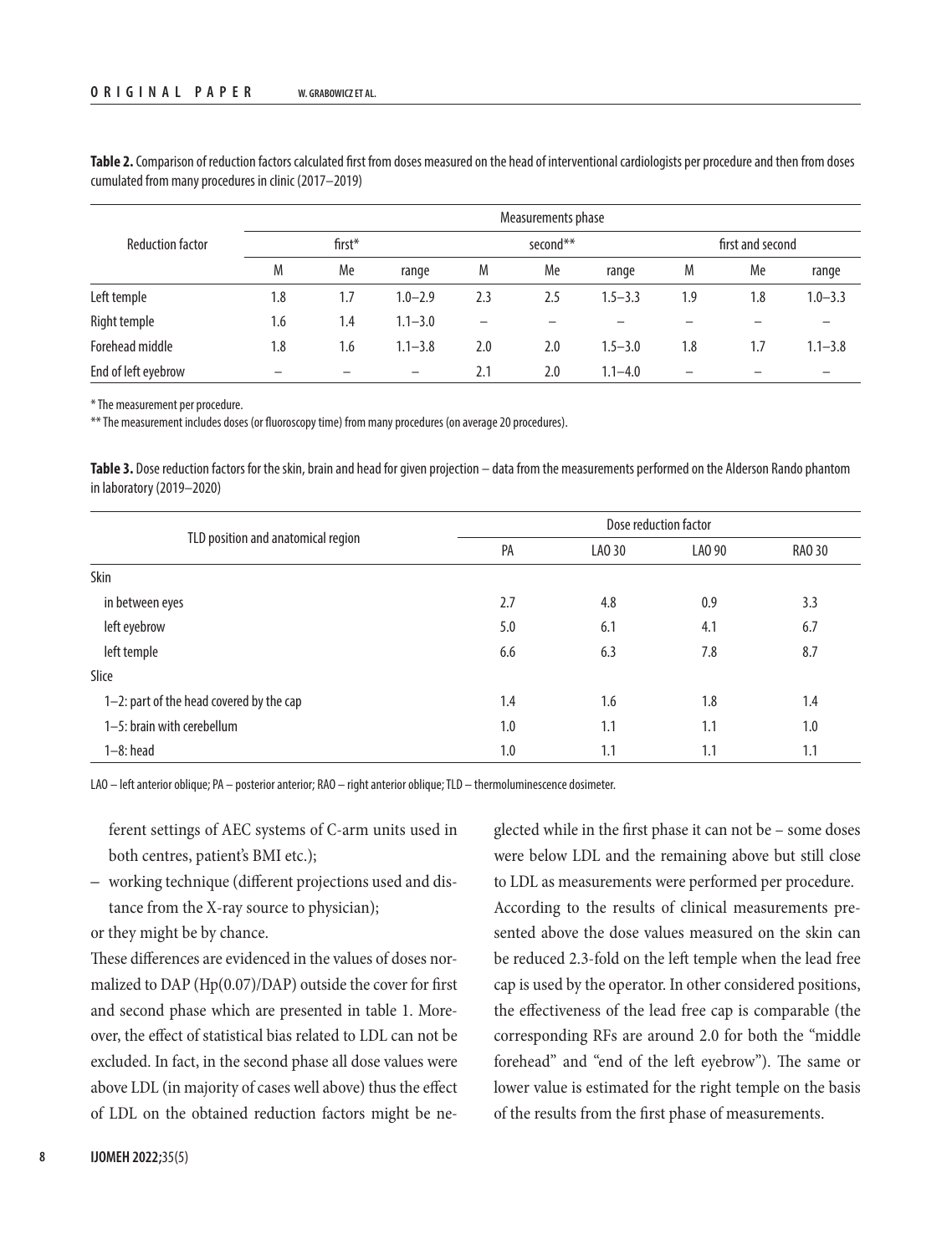The observed differences in the RFs calculated based on the measurements performed in the laboratory and in clinical conditions result primarily from the fact that the former measurements performed under static conditions on the phantoms (for given kVp and distance and for few selected projections) are some simplification of realistic situation and do not reproduce the great variety of settings. They also do not include the presence of ceiling suspended lead screen used routinely during clinical measurements. Indeed, for the left temple the reduction factors obtained in laboratory conditions for all considered projections range from 6.6 up to 8.7 while in clinics, in the best case, they reach at most 4.0. These differences could be partly explained by the fact that during real procedures different energies of radiation or various types of projections and distances of physician to the X-ray source were used. However, the contribution of these factors, based on the results of this study and results of Monte Carlo simulations [31], is rather small and not enough to explain much lower effectiveness of the lead free cap in clinical practice (the reduction factor on average 2.3). This fact might indicate that an important factor is a good fitting of the cap to the size of the head and that its adherence to the skin matters for radiation protection.

Measurements performed in laboratory gave an insight in the distribution of the dose inside the head and its attenuation by the lead free cap. Generally, the reduction factors for LA0 90 for which the X-ray tube is the nearest to the left side of the physician is the highest because the area "seen" by the scattered from the patient radiation is greatest and hence the probability that radiation will pass through the insert is the largest one for this projection. However, taking into account that 25% uncertainty is expected, there is no measureable difference between doses to the head and the brain for any projection. This is for 2 reasons: firstly the cap covers the head only partially (also the scattered in the head radiation might come in through unshielded parts) and secondly the effectiveness of the shield varies with projection type and depends on the work technique. The results obtained in this study are quantitatively consistent with the results obtained by Honorio da Silva et al. [22], where a dose reduction to brain of 6% after the use of a surgical lead cap was demonstrated.

Of all dosimeters placed in the phantom head and for all analysed projections (PA, LAO 30, LAO 90, and RAO 30) the highest dose was recorded by a dosimeter placed close to the left temple when head was not covered by lead free cap. However, the level of exposure differs significantly depending on projection type. Even 3.6 times higher doses are observed for LAO 90 compared to RAO 30 for which the doses are the lowest (in this projection the distance of the X-ray tube from the physician's head is the largest). The dosimeters with the highest doses were, however, not

covered or only part of them was covered (for LAO 90 projection) by the lead free cap, therefore, it has not influenced the maximum doses or influenced them slightly (maximally 11% reduction in doses is observed for LAO 90).

According to physicians participating in the study the level of comfort has not decreased due to the use of the lead free cap while performing the procedures.

The brain dose of 13 µGy estimated for the physician performing CA/PTCA procedure is consistent with the doses reported in the paper by Ferrari et al. [32] in which Monte Carlo simulations with anthropomorphic phantoms were used. Indeed, for the DAP values range, between 20  $Gy \times cm^2$  and 40  $Gy \times cm^2$  (thus containing the value used to estimate brain dose in the present study) and for the same conditions i.e., no shielding protecting the brain used (such as ceiling or lateral shielding, lead or lead free cap) the estimated in the quoted paper absorbed dose in the brain ranged from 12  $\mu$ Gy to 24  $\mu$ Gy per procedure. Based on the recent results of the study analysing the risk of NST in Life Span Study (LSS) cohort of atomic bomb survivors [2], where the ERR/Sv for tumors of any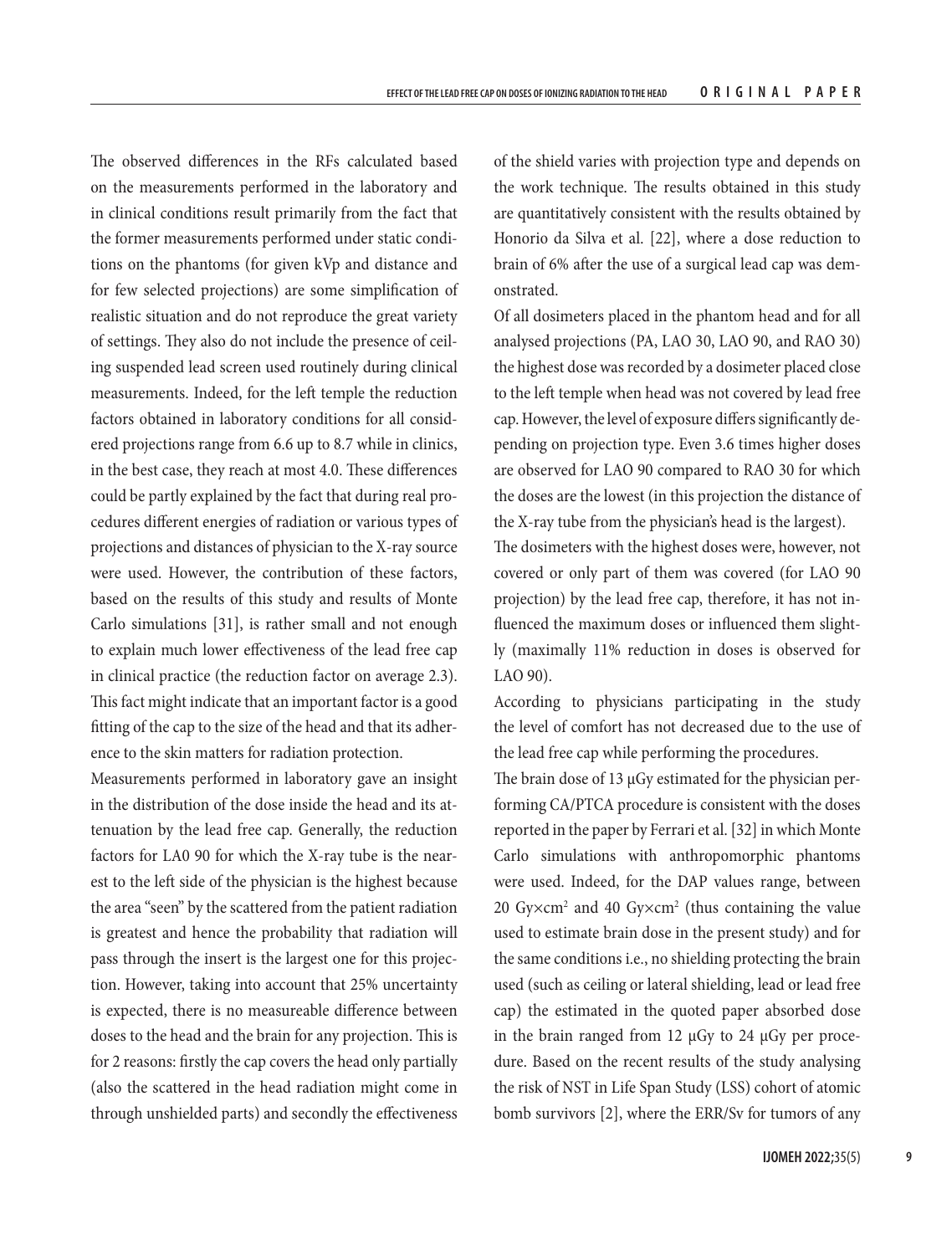type due to ionizing radiation was estimated to be 1.4/ Sv, the cumulative risk of brain tumor (at the end of the working career) is about 25% higher than the baseline risk. According to the presented results, the risk can be further reduced by 2% when the lead free cap is used. The above estimate needs to be treated with great caution as both the type and exposure levels of radiation as well as the fractionation are different than in the LSS cohort. One has also to keep in mind that NST are the tumors developed in brain but also in spine cord which, in case of interventional cardiologists, in its major part is protected with lead apron and thyroid collar.

Furthermore, regarding for instance non – cancer effects, the 0.18 Gy cumulated life dose for brain assessed in the present study is lower than the new, threshold dose for cerebrovascular diseases of 0.5 Gy as recommended by ICRP in Publication 118 [18]. On the other hand, one has to keep in mind that the uncertainty in determining the risk of cerebrovascular diseases in low and moderate radiation dose levels is considerable and, therefore, it is also the case for the threshold dose. The same concerns the estimation of brain doses in the present study which was based on simplified assumptions.

Due to above mentioned ambiguities, the importance of optimisation of working practice in interventional cardiology labs should be emphasised, including the use of various radiation protection shields which effectiveness in protection of the head have been proven and for which the potential benefits of their use outweigh their costs. With regard to the first issue which is within the scope of this study, taking into account both the assessed effectiveness of the lead free cap and the evaluated risk of NST by Brenner et al. [2] it seems that the analysed radiation protection cover has the potential to only slightly reduce the cumulated brain dose and the cumulative risk of brain tumor and that is only in the situation it would be worn by interventional cardiologists during their entire clinical practice.

# **CONCLUSIONS**

The effectiveness of lead free cap in protection of the brain is very limited (the average doses reduction factor is 1.08) compared to protection it provides for the skin of the forehead (2.3-fold reduction in clinical practice). These conclusions also indicate that the dose measured on the skin near left temple is not good approximation of the brain dose.

The estimated brain dose per procedure in the case when no protection is used is 13 µGy. The use of the lead free cap allows to reduce it by about 8% which, if the protection is worn during each procedure, would lead to reduction in annual dose of approximately 0.6 mGy.

Moreover, the analysis of dose distribution shows that from all dosimeters inserted in the Alderson Rando head the dosimeter which registered the highest dose was located on the left temple for all projection types analysed in the study.

Some benefits consisting of reduction of the exposure to operator's skin seem to be considerable unless one takes into account that the typical dose on the skin of the head is still far below the annual limit for the skin (500 mSv). Regarding the protection of the brain the effectiveness of lead free cap is relatively low. Moreover, the long term side effects for the skeletal system due to the routine use of this protection are not recognised yet. Therefore, as for today, the emphasis should be placed on the regular use of accessible in most catheter labs shields which effectiveness was already proven (such as the ceiling suspended lead screen) wherever it is possible.

## **REFERENCES**

- 1. Preston DL, Ron E, Yonehara S. Tumors of the nervous system and pituitary gland associated with atomic bomb radiation exposure. J Natl Cancer Inst 2002;94(20):1555–63. [https://doi.org/10.1093/jnci/94.20.1555.](https://doi.org/10.1093/jnci/94.20.1555)
- 2. Brenner AV, Sugiyama H, Preston DL, Sakata R, French B, Sadakane A, et al. Radiation risk of central nervous system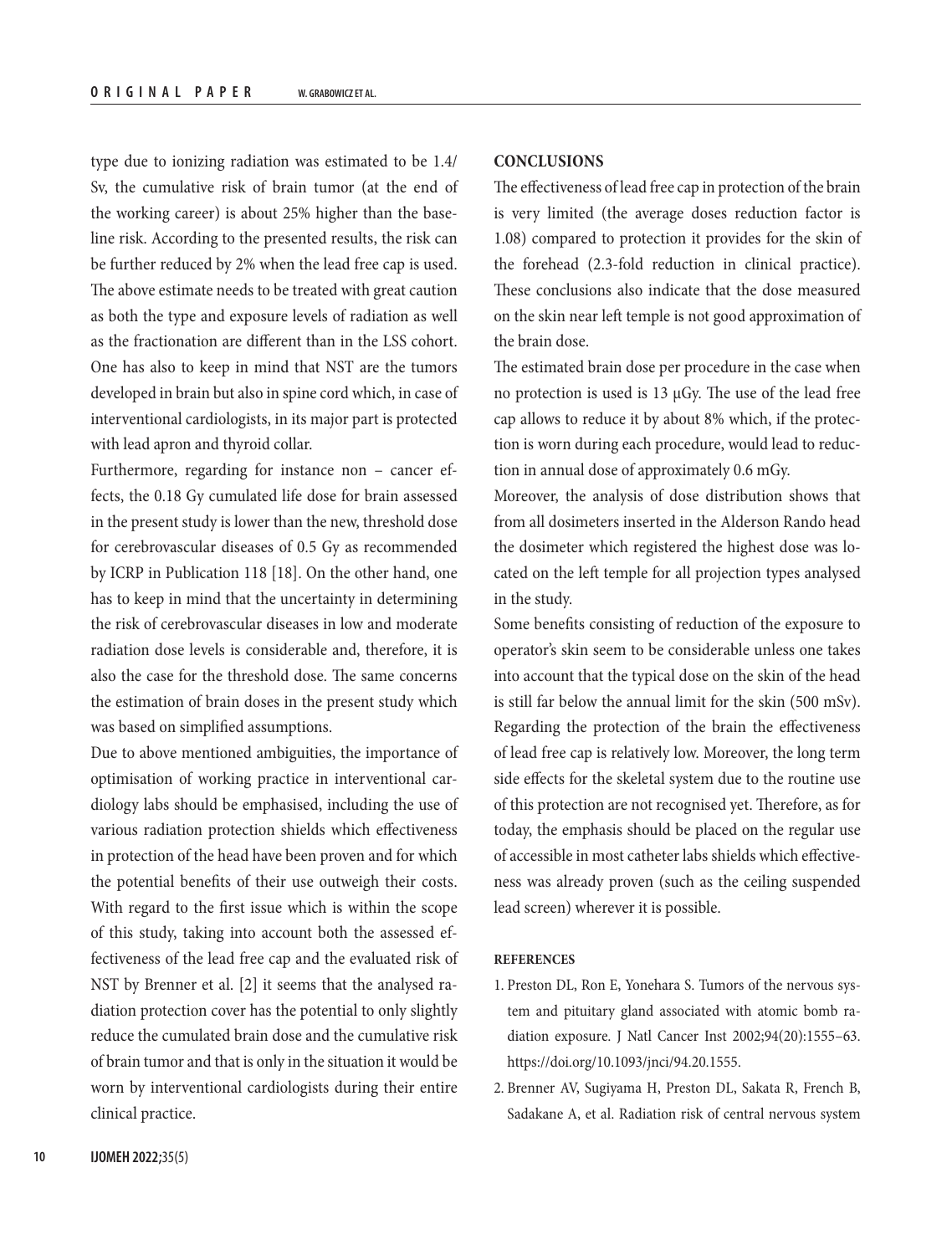tumors in the Life Span Study of atomic bomb survivors, 1958–2009. Eur J Epidemiol. 2020;35(6):591–600. [https://](https://doi.org/10.1007/s10654-019-00599-y) [doi.org/10.1007/s10654-019-00599-y.](https://doi.org/10.1007/s10654-019-00599-y)

- 3. Ron E, Modan B, Boice JD, Alfandary E, Stovall M, Chetrit A, et al. Tumors of the brain and nervous system after radiotherapy in childhood. N Engl J Med. 1988;319(16):1033– 9. [https://doi.org/10.1056/NEJM198810203191601.](https://doi.org/10.1056/NEJM198810203191601)
- 4. Sadetzki S, Flint-Richter P, Ben-Tal T, Nass D. Radiationinduced meningioma: a descriptive study of 253 cases. J Neurosurg. 2002;97:1078–82. [https://doi.org/10.3171/](https://doi.org/10.3171/jns.2002.97.5.1078) [jns.2002.97.5.1078.](https://doi.org/10.3171/jns.2002.97.5.1078)
- 5. Sadetzki S, Chetrit A, Freedman L, Stovall M, Modan B, Novikov I. Long-term follow-up for brain tumour development after childhood exposure to ionising radiation for tinea capitis. Radiat Res. 2005;163(4):424–32. [https://doi.](https://doi.org/10.1667/rr3329) [org/10.1667/rr3329](https://doi.org/10.1667/rr3329).
- 6. Shore RE, Moseson M, Harley N, Pasternack BS. Tumors and other diseases following childhood X-ray treatment for ringworm of the scalp (Tinea capitis). Health Phys. 2003;85(4): 404–8. [https://doi.org/10.1097/00004032-200310000-00003.](https://doi.org/10.1097/00004032-200310000-00003)
- 7. Preston-Martin S, Paganini-Hill A, Henderson BE, Pike M, Wood C. Case-control study of intracranial meningiomas in women in Los Angeles County, California. J Natl Cancer Inst. 1980; 65(1):67–73.
- 8. Preston-Martin S, Yu MC, Henderson BE, Roberts C. Risk factors for meningiomas in men in Los Angeles County, California. J Natl Cancer Inst. 1983;70(5):863–6.
- 9. Ryan P, Lee MW, North B, McMichael AJ. Amalgam fillings, diagnostic dental X-rays and tumors of the brain and meninges. Oral Oncol Eur J Cancer B. 1992;28(2):91–5. [https://](https://doi.org/10.1016/0964-1955(92)90034-x) [doi.org/10.1016/0964-1955\(92\)90034-x](https://doi.org/10.1016/0964-1955(92)90034-x).
- 10. Journy N, Roue T, Cardis E, Ducou Le Pointe H, Brisse H, Laurier D, et al. Childhood CT scans and cancer risk: impact of predisposing factors for cancer on the risk estimates. J Radiol Prot. 2016; 36(1):N1–N7. [https://doi.](https://doi.org/10.1088/0952-4746/36/1/N1) [org/10.1088/0952-4746/36/1/N1](https://doi.org/10.1088/0952-4746/36/1/N1).
- 11. Cardis E, Vrijheid M, Blettner M, Gilbert E, Hakama M, Hill C et al. Risk of cancer after low doses of ionising

radiation: retrospective cohort study in 15 countries. BMJ. 2005; 331(7508):77. [https://doi.org/10.1136/bmj.38499.599861.E0.](https://doi.org/10.1136/bmj.38499.599861.E0)

- 12. Sont WN, Zielinski MJ, Ashmore JP, Jiang H, Krewski D, Fair ME, et al. First analysis of cancer incidence and occupational radiation exposure based on the National Dose Registry of Canada. Am J Epidemiol. 2001;153(4):309–18. <https://doi.org/10.1093/aje/153.4.309>.
- 13. Mohan AK, Hauptmann M, Freedman DM, Ron E, Matanoski GM, Lubin JH, et al. Cancer and other causes of mortality among radiologic technologists in the United States. Int J Cancer. 2003; 103(2):259–67. [https://doi.org/10.1002/ijc.](https://doi.org/10.1002/ijc.10811) [10811.](https://doi.org/10.1002/ijc.10811)
- 14. Phillips LE, Frankenfeld CL, Drangsholt M, Koepsell TD, van Belle G, Longstreth WT. Intracranial meningioma and ionising radiation in medical and occupational settings. Neurology. 2005;64(2):350–2. [https://doi.org/10.1212/01.WNL.00](https://doi.org/10.1212/01.WNL.0000149766.65843.19) [00149766.65843.19.](https://doi.org/10.1212/01.WNL.0000149766.65843.19)
- 15. Blettner M, Schlehofer B, Samkange-Zeeb F, Berg G, Schlaefer K, Schuz J. Medical exposure to ionising radiation and the risk of brain tumours: Interphone study group, Germany. Eur J Cancer. 2007;43(13):1990–8. [https://doi.](https://doi.org/10.1016/j.ejca.2007.06.020) [org/10.1016/j.ejca.2007.06.020](https://doi.org/10.1016/j.ejca.2007.06.020).
- 16. Rajaraman P, Doody MM, Yu CL, Preston DL, Miller JS, Sigurdson AJ, et al. Cancer Risks in U.S. Radiologic Technologists Working With Fluoroscopically Guided Interventional Procedures, 1994–2008. AJR Am J Roentgenol. 2016;206(5):1101–8.<https://doi.org/10.2214/AJR.15.15265>.
- 17. Roguin A, Goldstein J, Bar O, Goldstein JA. Brain and Neck Tumors Among Physicians Performing Interventional Procedures. Am J Cardiol. 2013;111(9):1368–1372. [https://doi.](https://doi.org/10.1016/j.amjcard.2012.12.060) [org/10.1016/j.amjcard.2012.12.060.](https://doi.org/10.1016/j.amjcard.2012.12.060)
- 18. ICRP, 2012 ICRP Statement on Tissue Reactions / Early and Late Effects of Radiation in Normal Tissues and Organs Threshold Doses for Tissue Reactions in a Radiation Protection Context. ICRP Publication 118. Ann. ICRP 41(1/2)
- 19. Klein LW, Miller DL, Balter S, Laskey W, Naito N, Haines D, et al. Occupational Health Hazards in the Interventional Laboratory: Time for a Safer Environment.